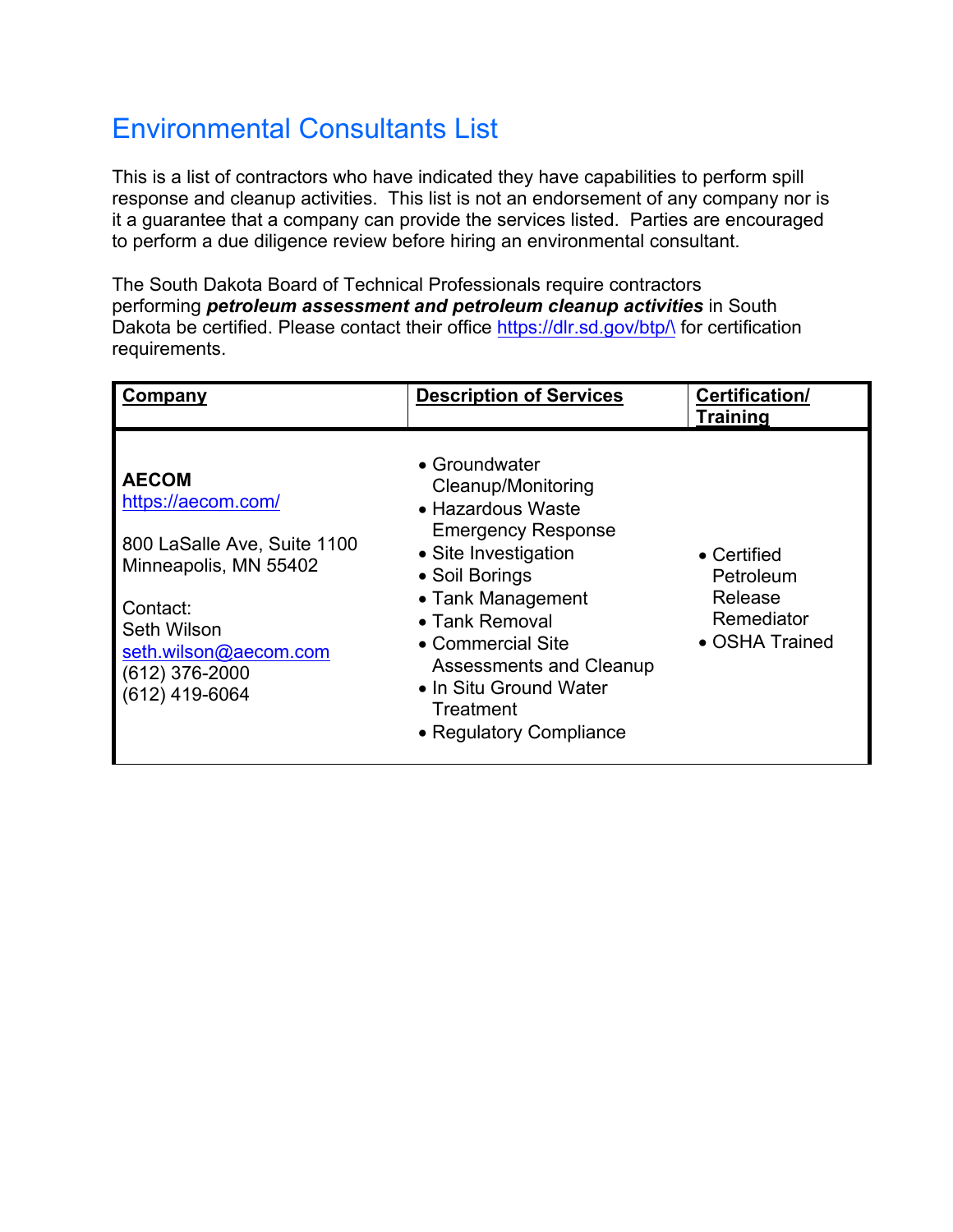| <b>American Engineering Testing,</b><br>Inc.<br>https://www.amengtest.com/<br>• 1745 Samco Road<br>Rapid City, 57702<br>Contact:<br><b>Brad Bishop</b><br>$(605)$ 388-0029<br>• 3800 SD Highway 34<br>Pierre, 57501<br>Contact:<br>Doug Schueller<br>(605) 224-9535 | • 24/hr. Answering Service<br>• Analytical Testing<br>• Equipment Rental/Leasing<br>• Groundwater<br>• Cleanup/Monitoring<br>• Site Investigation<br>• Soil Borings<br>• Surface Water Cleanup<br>• Tank Removal<br>• Bioremediation<br>• Enhanced Bioremediation<br>• Vapor Extraction (Soil<br>Venting)<br>• Sparging<br>• Soil Incineration<br>• Engineering Design and<br>Consulting | • Certified<br>Petroleum<br>Release<br>Remediator<br>• OSHA Trained |
|---------------------------------------------------------------------------------------------------------------------------------------------------------------------------------------------------------------------------------------------------------------------|------------------------------------------------------------------------------------------------------------------------------------------------------------------------------------------------------------------------------------------------------------------------------------------------------------------------------------------------------------------------------------------|---------------------------------------------------------------------|
| Antea USA, Inc.<br>https://us.anteagroup.com/<br>5910 Rice Cr. Pkwy # 100<br>St. Paul, MN 52126-5023<br>Contact:<br><b>Heather Brutsman</b><br>(651) 697-5104                                                                                                       | • 24/hr. Answering Service<br>• Groundwater<br>Cleanup/Monitoring<br>• Site Investigation<br>• Tank Management<br>• Commercial Site<br><b>Assessments and Cleanup</b><br>• In Situ Ground Water<br>Treatment<br>• Regulatory Compliance                                                                                                                                                  | • Certified<br>Petroleum<br>Release<br>Remediator<br>• OSHA Trained |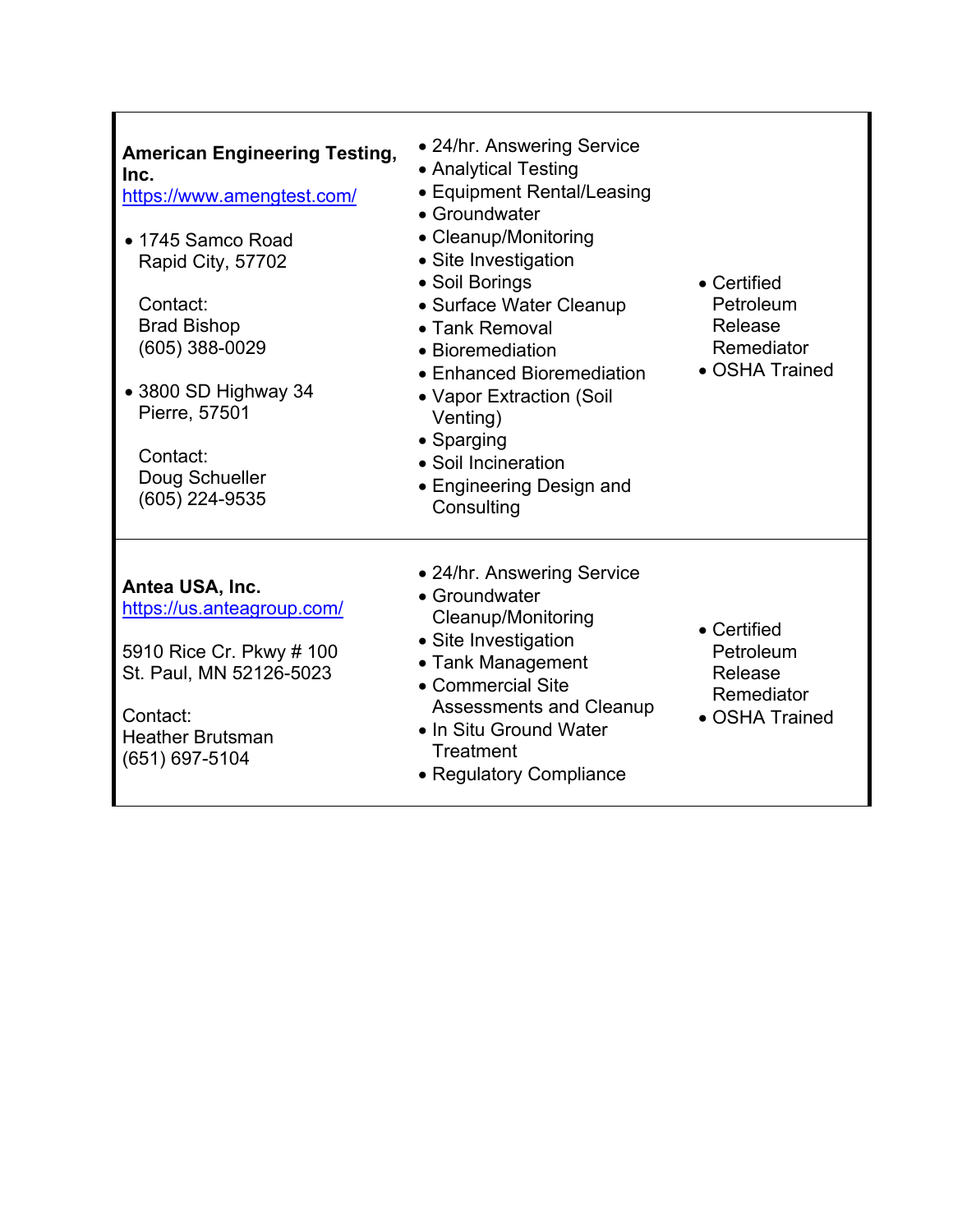| <b>ATC Group Services LLC</b><br>https://atcgroupservices.com/<br>5301 E. River Rd, Ste 101<br>Fridley, MN 55421<br>Contact:<br>Dane Ralston/Steve Heikkila<br>(651) 635-9050                                         | • Phase I and Phase II<br><b>Environmental Site</b><br>Assessments<br>• Regulatory Compliance<br>• Agricultural Chemical<br>Release Investigations<br>• In Situ Groundwater<br>Treatment<br>• Vapor Extraction Systems<br>• Petroleum Leak Site<br><b>Assessment and Cleanup</b><br>• Groundwater<br>Cleanup/Monitoring<br>• Site Investigation<br>• Soil Borings<br>• Surface Water Cleanup<br>• Tank Removal | • NOT certified to<br>do petroleum<br>assessment and<br>petroleum<br>cleanup<br>activities in<br><b>South Dakota</b><br>• OSHA Trained |
|-----------------------------------------------------------------------------------------------------------------------------------------------------------------------------------------------------------------------|----------------------------------------------------------------------------------------------------------------------------------------------------------------------------------------------------------------------------------------------------------------------------------------------------------------------------------------------------------------------------------------------------------------|----------------------------------------------------------------------------------------------------------------------------------------|
| <b>Clearwater Consulting &amp; Water</b><br>Management, Inc.<br>https://bhclearwater.com/service<br>$\underline{\mathbf{S}}$<br>PO Box 76<br>Black Hawk, SD 57718<br>Contact:<br><b>Ed Striebel</b><br>(605) 786-4366 | • 24/hr. Answering Service<br>• Analytical Testing<br>• Equipment Rental/Leasing<br>• Groundwater<br>• Cleanup/Monitoring<br>• Site Investigation<br>• Soil Borings Response<br>• Site Investigation<br>• Surface Water Cleanup<br>• Tank Removal<br>• Remedial Services/Design                                                                                                                                | • NOT certified to<br>do petroleum<br>assessment and<br>petroleum<br>cleanup<br>activities in<br><b>South Dakota</b><br>• OSHA Trained |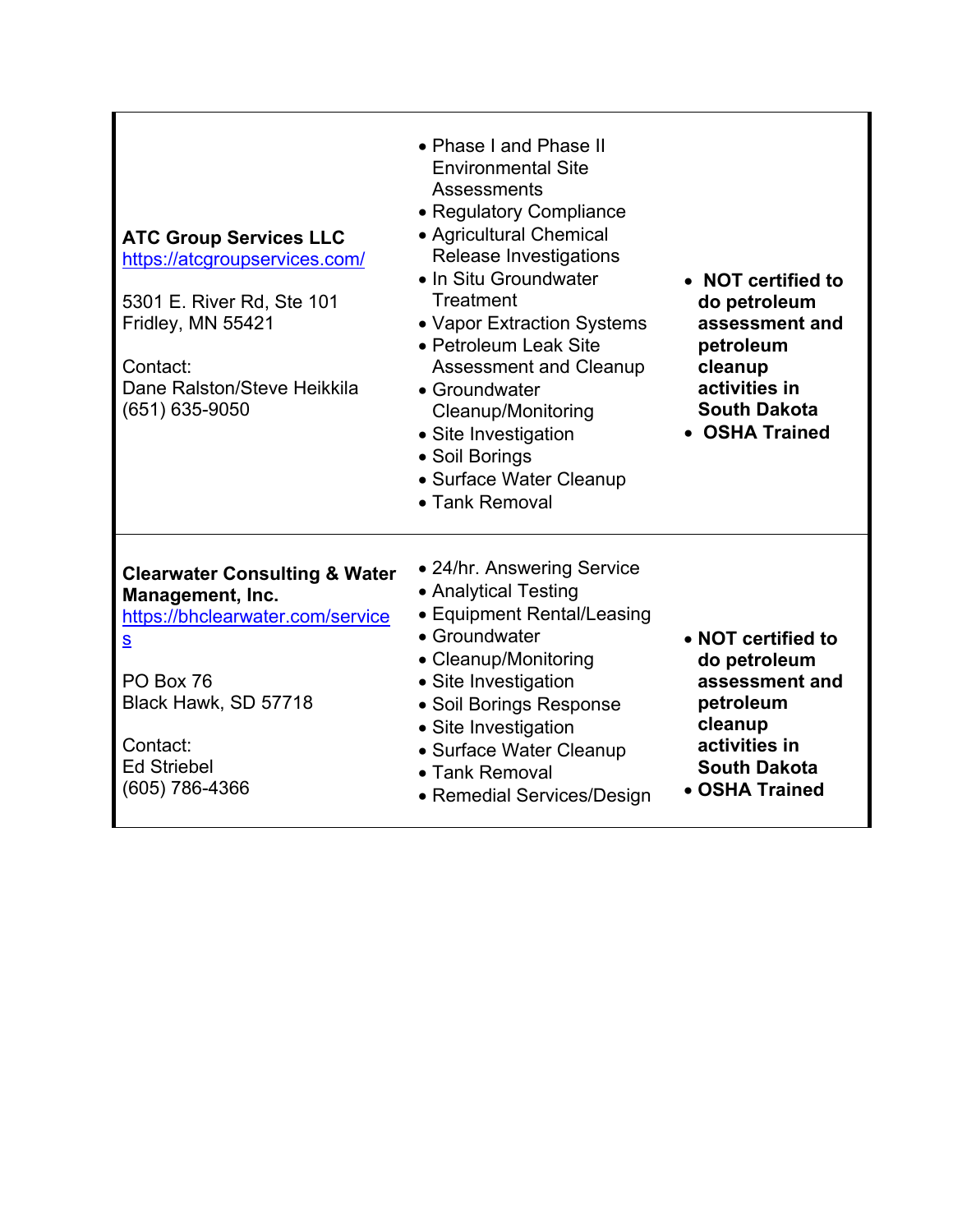### **Dakota Environmental Consultants, Inc.**  https://dakotaenv.com/

PO Box 636 Huron, SD 57350-0636

Contact: Jim White (605) 352-5610

- Analytical Testing
- Equipment Rental/Leasing
- Groundwater Cleanup/Monitoring
- Laboratory Services
- Site Investigation
- Soil Borings Surface
- Surface Water Cleanup
- Tank Removal
- 24/hr. Immediate Response
- Engineering
- Surveying
- Soils and Concrete Lab
- Drill Rig
- In House Soil Examination

#### **Environmental Restoration, LLC**

https://www.erllc.com/

9851 13th Ave N Plymouth, MN 55441

Contact: Nicholas Wadler M – (314) 922-7005  $O - (651) 633 - 6014$ ER – (888) 814-7477 • Spill Cleanup Contractor

- Certified Petroleum Release Remediator
- OSHA Trained

 **NOT certified to do petroleum assessment and petroleum cleanup activities in South Dakota**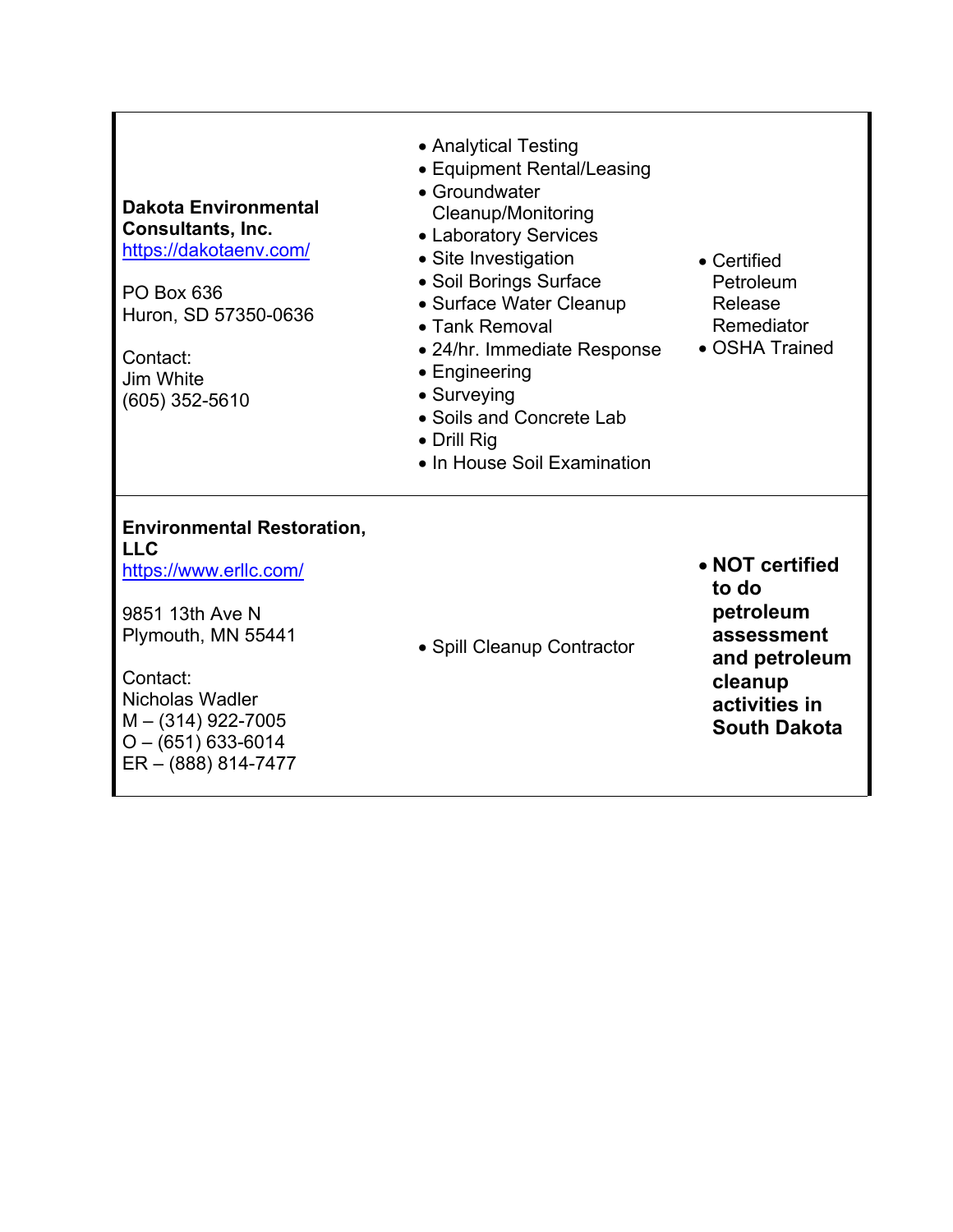# **GeoTek Engineering & Testing Services, Inc.**  https://geotekeng.com/

909 East 50th Street North Sioux Falls, SD 57104

Contact: Dan Hanson (605) 335-5512

- Analytical Testing
- Equipment Rental/Leasing
- Groundwater Cleanup/Monitoring
- Hazardous Waste Emergency Response
- Laboratory Services
- Site Investigation
- Soil Borings
- Surface Water Cleanup
- Tank Removal
- 24/hr. Immediate Response
- Environmental Site **Assessments**
- Aquifer Testing
- Regulatory Compliance
- Wellhead Protection Livestock Waste Management
- Agricultural Chemicals
- Landfill Monitoring
- Statistical Reports
- Certified Petroleum Release Assessor
- Certified Petroleum Release Remediator
- OSHA Trained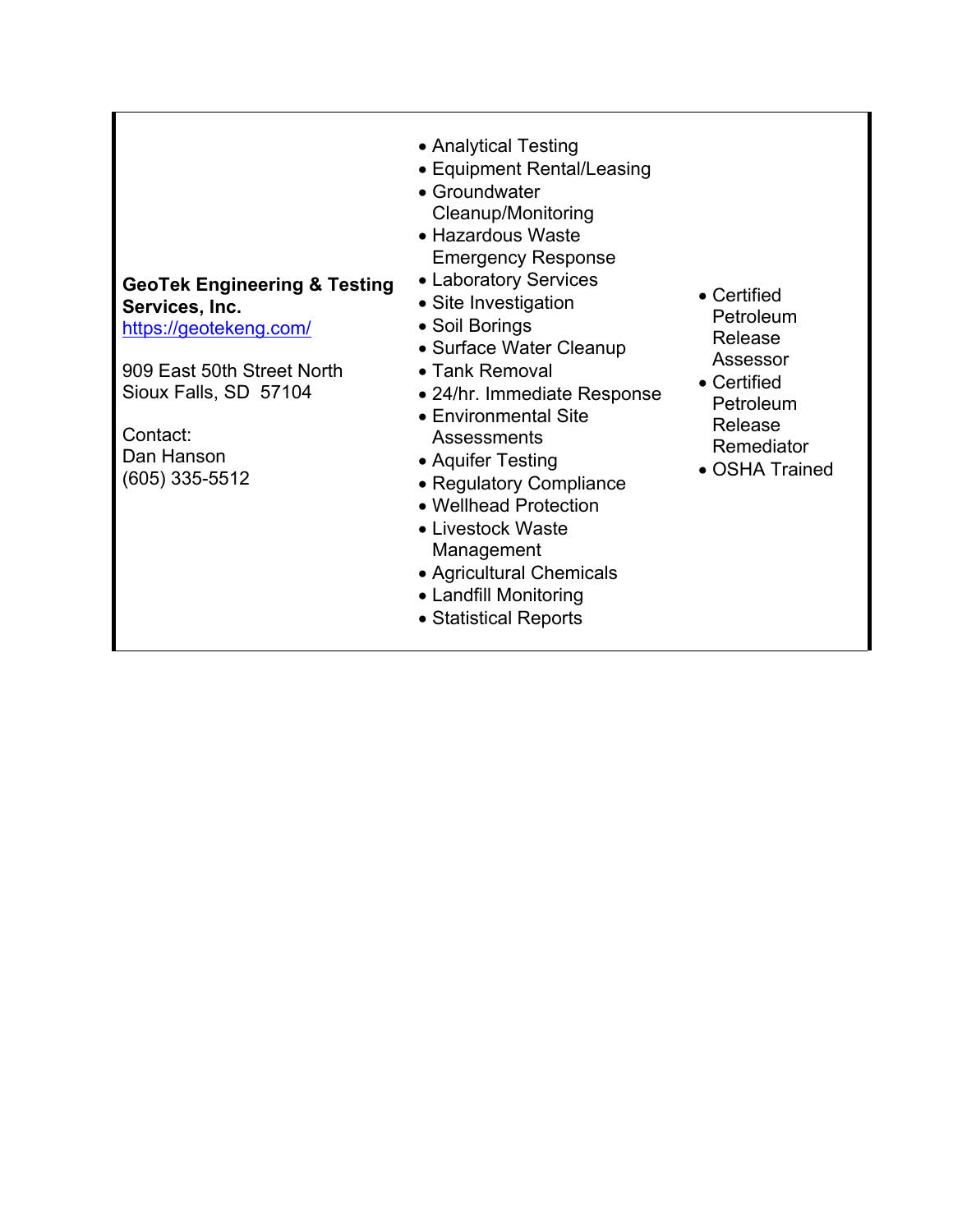| <b>Northern Technologies, LLC</b><br>http://www.ntigeo.com/<br>8105 Black Hawk Rd<br>Black Hawk, SD 57718<br>Contact:<br><b>Earl Severn</b><br>(605) 787-9303                                       | delineation<br>• Watershed Management<br>• Soil Borings<br>• Monitoring Well Installation                                                                                                                                                                                                                                                                                                                                                                            | • NOT certified<br>to do<br>petroleum<br>assessment<br>and petroleum<br>cleanup<br>activities in<br><b>South Dakota</b> |
|-----------------------------------------------------------------------------------------------------------------------------------------------------------------------------------------------------|----------------------------------------------------------------------------------------------------------------------------------------------------------------------------------------------------------------------------------------------------------------------------------------------------------------------------------------------------------------------------------------------------------------------------------------------------------------------|-------------------------------------------------------------------------------------------------------------------------|
| <b>Houston Engineering Inc.</b><br>https://www.houstoneng.com/<br>3900 West Technology Circle,<br>Ste <sub>6</sub><br>Sioux Falls, 57104<br>Contact:<br><b>Bradley J Peschong</b><br>(605) 271-0378 | • Groundwater<br>Cleanup/Monitoring<br>• Site Investigation<br>• Surface Water Cleanup<br>• Tank Removal<br>• Groundwater<br>$\bullet$ Soil<br>• Soil Vapor Monitoring &<br>Remediation<br>• Phase I and II Environmental<br><b>Site Assessments</b><br>• Landfill Compliance<br>Monitoring<br>• Siting, design, and operations<br>• Statistical data analysis and<br>reporting<br>• Aquifer delineation and<br>performance testing<br>• Wetlands identification and | • Certified<br>Petroleum<br>Release<br>Remediator<br>• OSHA Trained                                                     |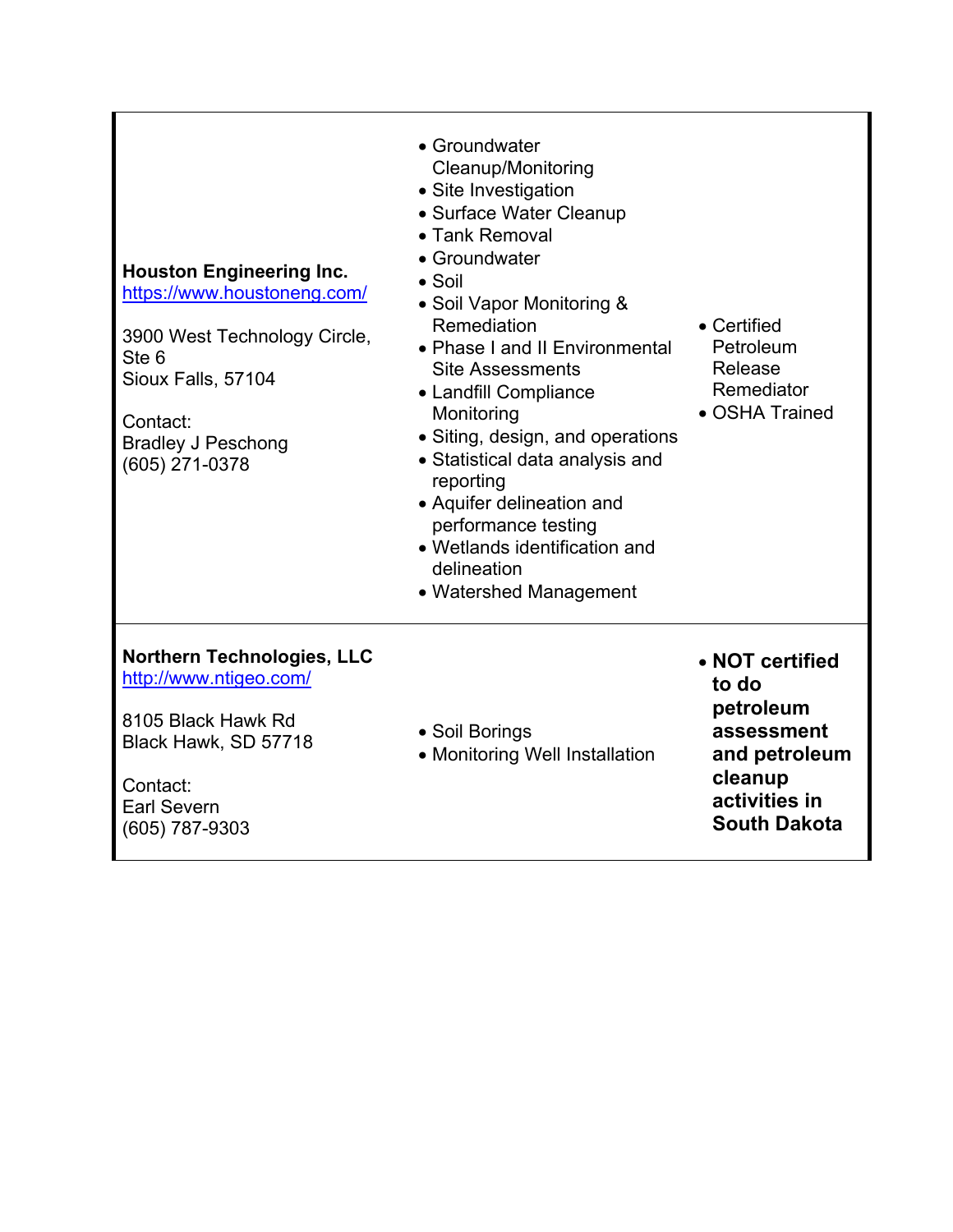# **Pinnacle Engineering, Inc.**

https://www.pineng.com/

• 11541 95th Ave N Maple Grove, MN 55369

Contact: Jeff Melby (612) 803-1779

 604 7th Street North Wilton, ND 58579

Contact: Matt Richardson (701) 361-1574

• 12107 Anne St Omaha NE 68137

Contact: Matt Henry (402) 889- 6152

- 24/hr. Answering Service
- Phase I/II Environmental Site **Assessments**
- Soil and Groundwater Investigations
- Soil and Groundwater Remediation
- In-Situ Bioremediation
- Regulatory Compliance and **Permitting**
- Surface Water Cleanup
- Tank Removal
- Emergency Response
- Certified Petroleum Release Remediator
- OSHA Trained

#### **Stantec Consulting Services Inc.**

https://www.stantec.com/en

- Air Quality Monitoring
- Indoor Air Assessment
	- Spill Cleanup

 **NOT certified to do petroleum assessment and petroleum cleanup activities in South Dakota**

11153 Aurora Ave. Des Moines, IA 50322

Contact: Steve Varsa (515) 253-0830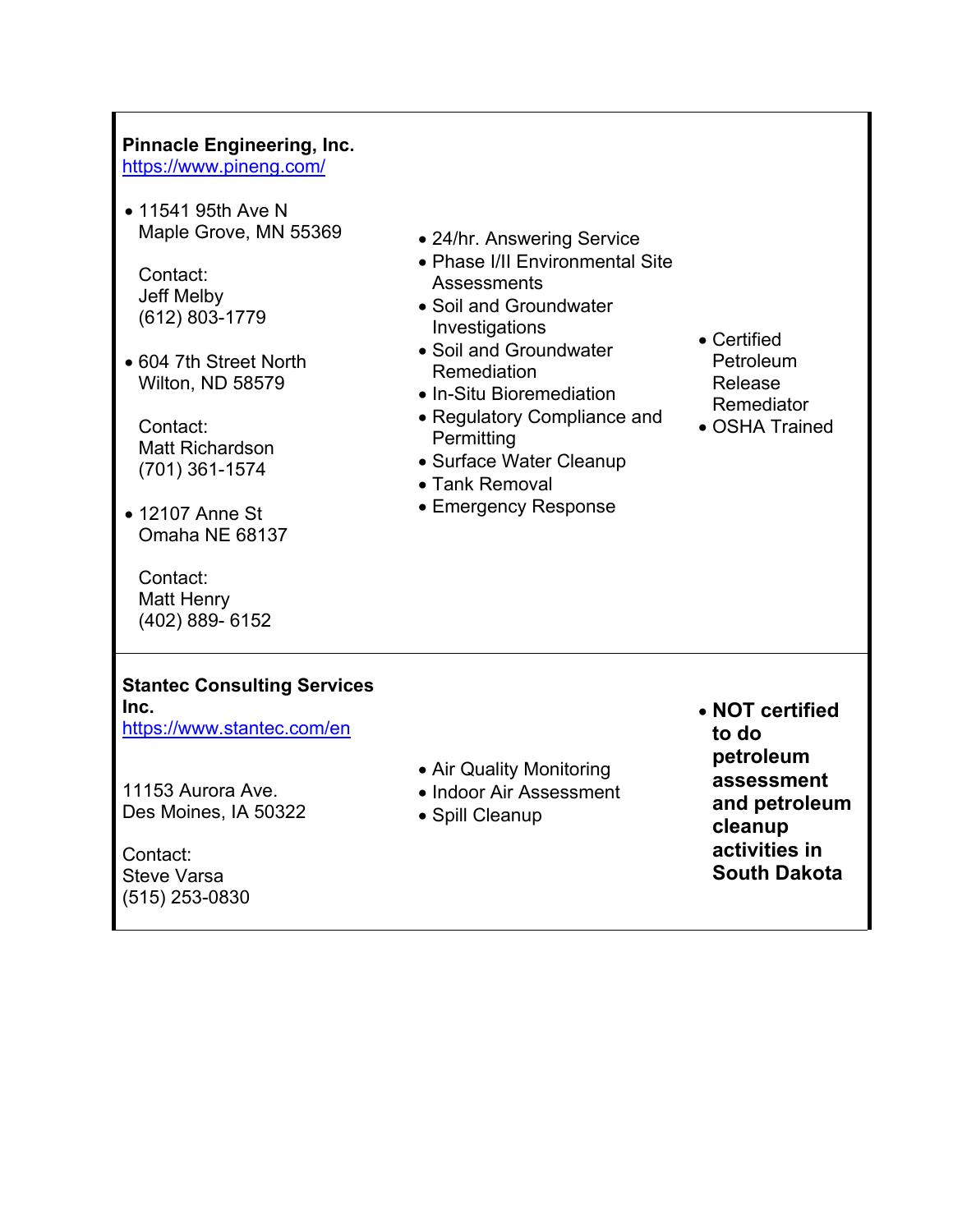## **Terracon Consultants, Inc.**

https://www.terracon.com/

• 15080 A Circle Omaha, NE 68144

Contact: Mike Hagemeister, P.E. (402) 330-2202

 3535 Hoffman Rd E White Bear Lake, MN 55110

Contact: Dave Wolfgram (651) 770-1500

 860 9th St NE, Unit K West Fargo, ND 58078

Contact: Leif H. Schonteich Leif.Schonteich@terracon.com (701) 356 7611

- Analytical Testing
- Groundwater Cleanup/Monitoring • Hazardous Waste
- Emergency Response
- Laboratory Services
- Site Investigation
- Soil Borings
- Surface Water Cleanup
- Tank Testing
- Tank Management
- Tank Removal
- Vacuum Truck
- Certified **Petroleum** Release Assessor
- Certified Petroleum Release Remediator
- OSHA Trained